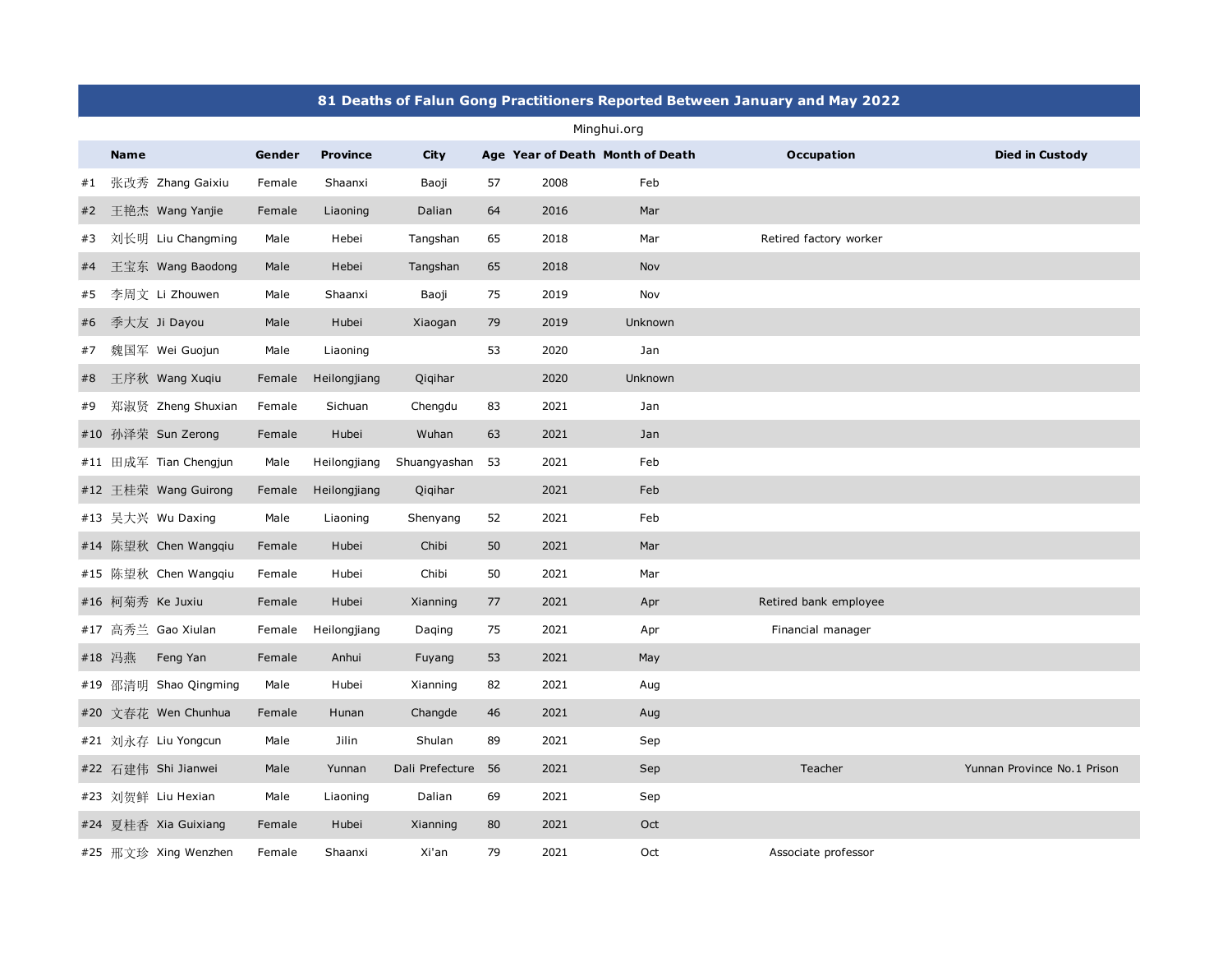|  | #26 王庆文 Wang Qingwen   | Female | Jilin                 | Liaoyuan | 78 | 2021 | Oct        |                                        | Jilin Province Women's Prison    |
|--|------------------------|--------|-----------------------|----------|----|------|------------|----------------------------------------|----------------------------------|
|  | #27 夏桂英 Xia Guiying    | Female | Jiangsu               | Nanjing  | 76 | 2021 | Oct        |                                        |                                  |
|  | #28 袁玉珍 Yuan Yuzhen    | Female | Jiangsu               | Nanjing  | 81 | 2021 | Nov        | Teacher                                |                                  |
|  | #29 仲淑娟 Zhong Shujuan  | Female | Liaoning              | Dalian   | 66 | 2021 | Dec        |                                        | Liaoning Province Women's Prison |
|  | #30 杨兴叶 Yang Xingye    | Male   | Sichuan               | Pengzhou | 69 | 2021 | Dec        |                                        | Pengzhou City Detention Center   |
|  | #31 刘希永 Liu Xiyong     | Male   | Liaoning              | Dalian   | 80 | 2021 | Dec        |                                        | Dalian City No.3 Prison          |
|  | #32 吴乃英 Wu Naiying     | Female | Liaoning              | Shenyang | 66 | 2021 | <b>Dec</b> |                                        |                                  |
|  | #33 李翠萍 Li Cuiping     | Female | Anhui                 | Hefei    | 73 | 2021 | Dec        |                                        |                                  |
|  | #34 姜云英 Jiang Yunying  | Female | Liaoning              | Dalian   | 78 | 2021 | <b>Dec</b> |                                        |                                  |
|  | #35 张凤云 Zhang Fengyun  |        | Female Inner Mongolia | Chifeng  |    | 2021 | Dec        |                                        |                                  |
|  | #36 孔令普 Kong Lingpu    | Male   | Gansu                 | Linxia   | 50 | 2021 | <b>Dec</b> |                                        |                                  |
|  | #37 周香兰 Zhou Xianglan  | Female | Guizhou               | Liyang   | 79 | 2021 | Dec        |                                        |                                  |
|  | #38 刘咏梅 Liu Yongmei    | Female | Sichuan               |          | 75 | 2021 | <b>Dec</b> |                                        |                                  |
|  | #39 王朝辉 Wang Chaohui   | Female | Liaoning              | Shenyang | 53 | 2021 | Dec        |                                        |                                  |
|  | #40 黄素兰 Huang Sulan    | Female | Sichuan               | Chengdu  | 50 | 2022 | Jan        |                                        | Guangming Police Station         |
|  | #41 胡艳波 Hu Yanbo       | Female | Liaoning              | Fushun   | 50 | 2022 | Jan        |                                        | Hengren Mental Hospital          |
|  | #42 张思琴 Zhang Siqin    | Female | Liaoning              | Dalian   | 69 | 2022 | Jan        |                                        | Yaojia Detention Center          |
|  | #43 曹强强 Cao Qiangqiang | Female | Gansu                 | Qingyang | 66 | 2022 | Jan        |                                        |                                  |
|  | #44 兰军 Lan Jun         | Female | Guizhou               | Guiyang  | 53 | 2022 | Jan        |                                        |                                  |
|  | #45 张国宇 Zhang Guoyu    | Male   | Liaoning              | Dalian   | 50 | 2022 | Jan        | Communication company customer service |                                  |
|  | #46 曲彩玲 Qu Cailing     | Female | Liaoning              | Fushun   | 70 | 2022 | Jan        |                                        |                                  |
|  | #47 李文然 Li Wenran      | Male   | Henan                 | Nanyang  | 79 | 2022 | Jan        | Retired prison employee                |                                  |
|  | #48 叶中秋 Ye Zhongqiu    | Female | Liaoning              | Shenyang | 54 | 2022 | Jan        | Teacher                                |                                  |
|  | #49 陈礼清 Chen Liqing    | Male   | Sichuan               | Pengzhou | 82 | 2022 | Jan        |                                        |                                  |
|  | #50 王柳珍 Wang Liuzhen   | Female | Chongqing             |          | 82 | 2022 | Jan        | Retired engineer                       |                                  |
|  | #51 张世民 Zhang Shimin   | Male   | Heilongjiang          | Qiqihar  |    | 2022 | Jan        |                                        |                                  |
|  | #52 邵国英 Shao Guoying   | Female | Hubei                 | Ezhou    | 77 | 2022 | Jan        |                                        |                                  |
|  | #53 钟国全 Zhong Guoquan  | Male   | Heilongjiang          | Jixi     | 72 | 2022 | Feb        |                                        | Tailai Prison                    |